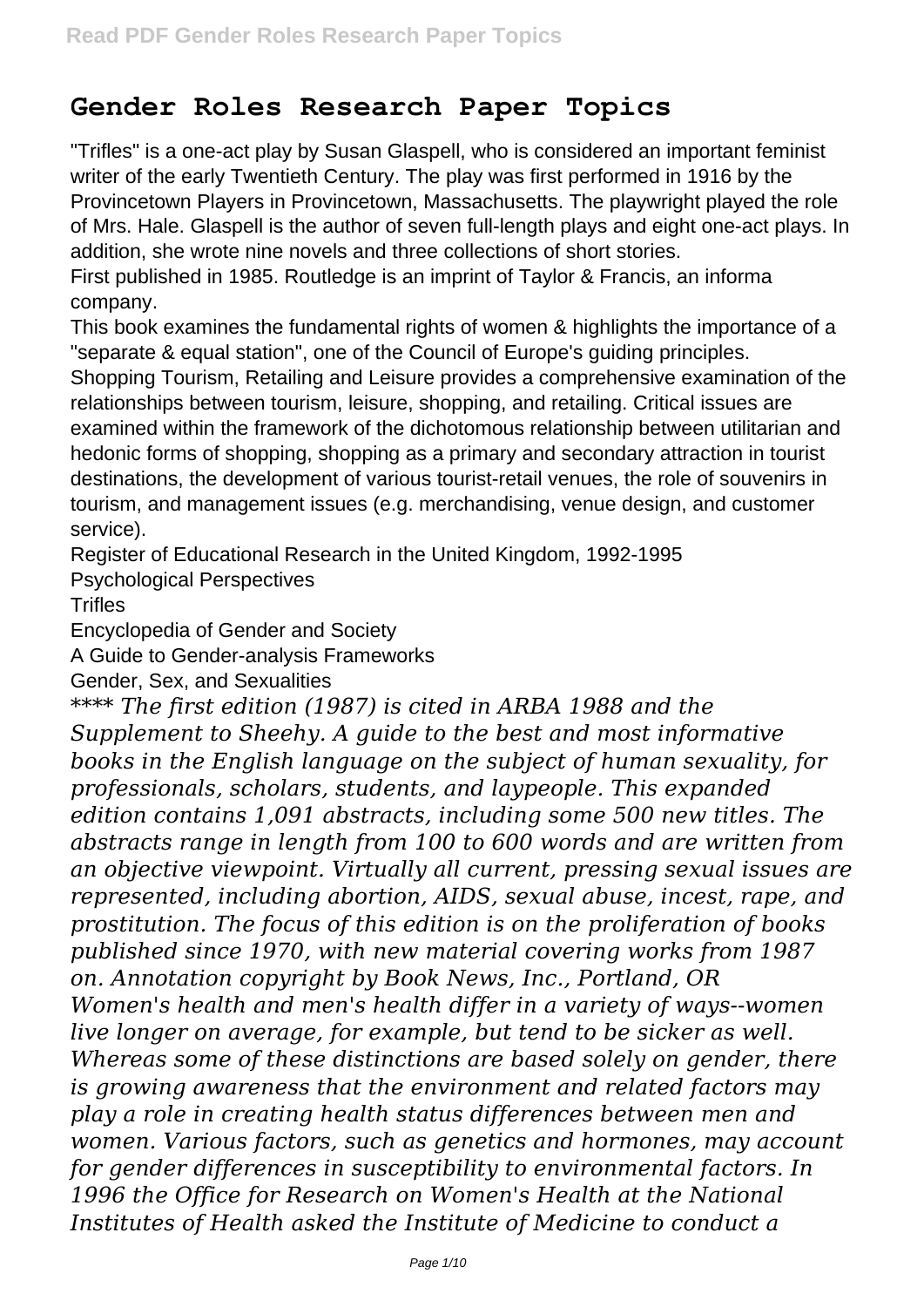*workshop study to review some of the current federal research programs devoted to women's health and to clarify the state of knowledge regarding gender-related differences in susceptibility. This book contains a general outline of research needs, a summary of the workshop proceedings (as well as summaries of the speakers' presentations), and an analysis of the participating federal agencies' research portfolios.*

*This is written from memory, unfortunately. If I could have brought with me the material I so carefully prepared, this would be a very different story. Whole books full of notes, carefully copied records, firsthand descriptions, and the pictures—that's the worst loss. We had some bird's-eyes of the cities and parks; a lot of lovely views of streets, of buildings, outside and in, and some of those gorgeous gardens, and, most important of all, of the women themselves. The media strongly influences our everyday notions of gender roles and our concepts of gender identity. The Encyclopedia of Gender in Media critically examines the role of the media in enabling, facilitating, or challenging the social construction of gender in our society. The work addresses a variety of entertainment and news content in print and electronic media and explores the social construction of masculinity as well as femininity. In addition to representations of gender within the media, we also analyze gender issues related to media ownership and the media workforce. Despite an abundance of textbooks, anthologies, and university press monographs on the topic of gender in media, until now no comprehensive reference work has tackled this topic of perennial interest in student research and papers. Features and benefits: 150 signed entries (each with Cross References and Further Readings) are organized in A-to-Z fashion to give students easy access to the full range of topics within gender in media. A thematic Reader's Guide in the front matter groups related entries by broad topical or thematic areas to make it easy for users to find related entries at a glance, with themes including "Discrimination & Media Effects," "Media Modes," "New Media," "Media Portrayals & Representations," "Biographies," and more. In the electronic version, the Reader's Guide combines with a detailed Index and the Cross References to provide users with robust search-and browse capacities. A Chronology in the back matter helps students put individual events into broader historical context. A Glossary provides students with concise definitions to key terms in the field. A Resource Guide to classic books, journals, and web sites (along with the Further Readings accompanying each entry) helps guide students to further resources for their research journeys. An Appendix provides users with a number of reports related to gender in*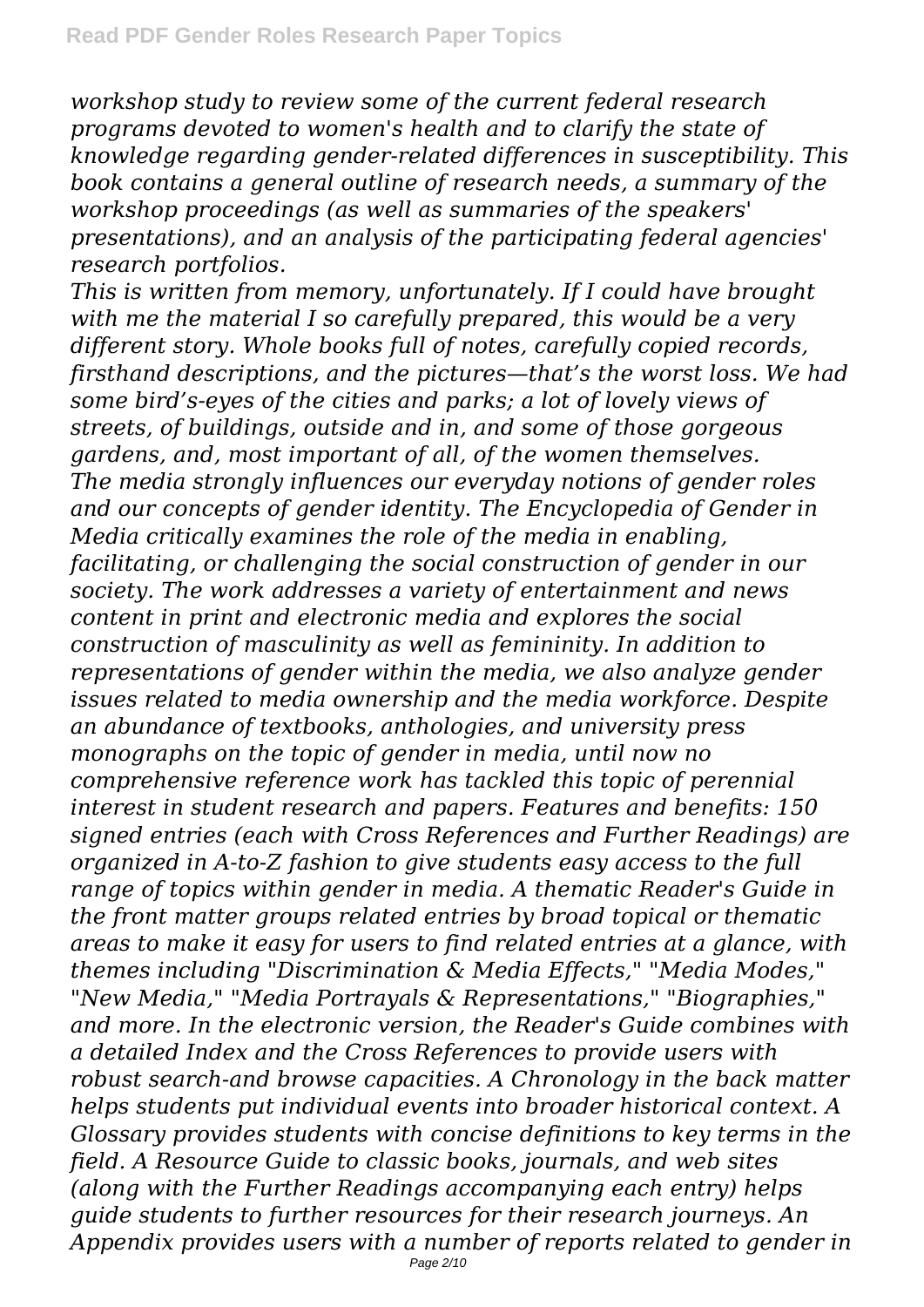*media.*

*Harnessing Interdisciplinary Research for Innovation and Prosperity Rural Guatemala, 1760-1940 Securing Australia's Future*

*A Theoretical and Practical Approach*

*The Gender Perspective*

*Long-Term Care: Economic Issues and Policy Solutions*

**How do we become who we are? How is it that people are so similar in the ways they differ from one another, and so different in the ways they are the same? Christina Toren's theory of mind as not only a physical phenomenon, but an historical one, sets out to answer these questions by examining how the material world of objects and other people informs the constitution of mind in persons over time. This theory of embodied mind as a microhistorical process is set out in the first chapter, providing a context for the nine papers that follow. Questions explored include the way meaning-making processes reference an historically specific world and are responsible at once for continuity and change, how ritual informs children's constitution of the categories adults use to describe the world, and how people represent their relationships with one another and in so doing come to embody history. Mind, Materiality and History has direct relevance to current debates on the nature of mind and consciousness, and demonstrates the centrality of the study of children to social analysis. It will be a valuable resource for students and scholars with an interest in anthropological theory and methodology, as well as those engaged in material culture studies.**

**This latest volume lists all the major research projects being undertaken in Britain during the latter months of 1992, the whole of 1993 and the early months of 1995.**

**Comprehensive, innovative, and focused on the undergraduate student, this textbook prepares students to read and conduct research. Using an engaging how-to approach that draws from scholarship, real-life, and popular culture, the book offers students practical reasons why they should care about research methods and a guide to actually conduct research themselves. Examining quantitative, qualitative, and critical research methods, the textbook helps undergraduate students better grasp the theoretical and practical uses of method by clearly illustrating practical applications. The book defines all the main research traditions, illustrates key methods used in communication research, and provides level-appropriate applications of the methods through theoretical and practical examples and exercises, including sample student papers that demonstrate research methods in action.** Page 3/10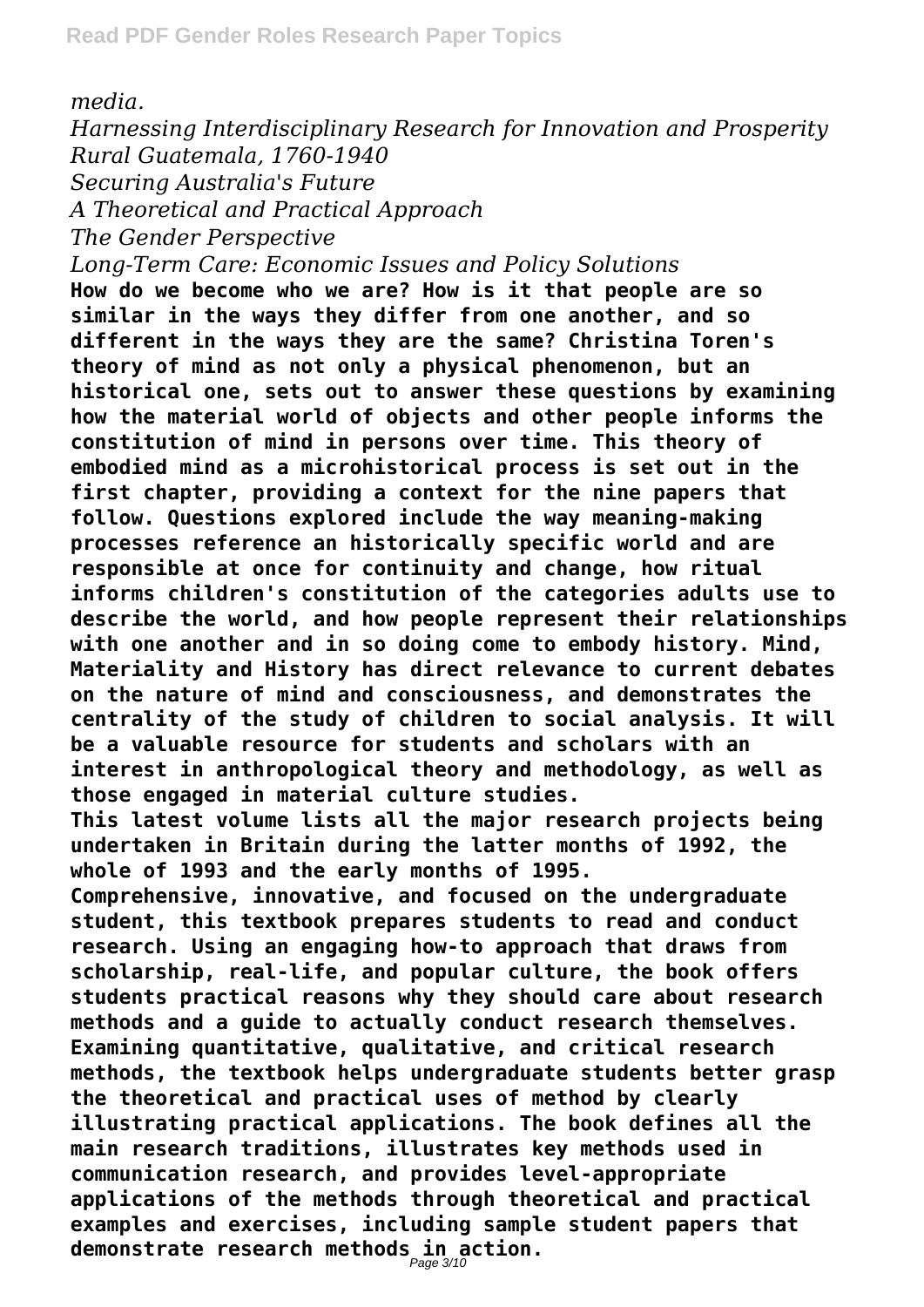**This is the practical introduction to the analytical approach taken in Volume 2. Based upon courses in partial differential equations over the last two decades, the text covers the classic canonical equations, with the method of separation of variables introduced at an early stage. The characteristic method for first order equations acts as an introduction to the classification of second order quasi-linear problems by characteristics. Attention then moves to different co-ordinate systems, primarily those with cylindrical or spherical symmetry. Hence a discussion of special functions arises quite naturally, and in each case the major properties are derived. The next section deals with the use of integral transforms and extensive methods for inverting them, and concludes with links to the use of Fourier series.**

**A Priority Assessment**

**Herland**

**Gender Trouble**

**The Other Half of Gender**

**Studies in Human Sexuality**

**Young, White, and Miserable**

*The resulting case studies help also to answer broader questions regarding assistance for health and sustainable development from the perspective of both developing and donor countries."--BOOK JACKET. What are the differences between the sexes? That is the question that Ann Oakley set out to answer in this pioneering study, now established as a classic in the field. To answer it she draws on the evidence of biology, anthropology, sociology and the study of animal behaviour to cut through popular myths and reach the underlying truth. She demonstrates conclusively that men and women are not two separate groups: rather each individual takes his or her place on a continuous scale. She shows how different societies define masculinity and femininity in different and even opposite ways, and discusses how far observable differences are based on biology and psychology and how far on cultural conditioning. Many books have discussed these vital issues. None, however, have drawn on such an impressively wide range of evidence or discussed it with such clarity and authority. Now newly reissued with a substantial introduction which highlights its continuing relevance, this work will continue to inform and shape dialogues around sex and gender for a new generation of scholars and students.*

*This book examines the issue of gender and violence in the Middle East and North Africa. Drawing on case studies across the region, the authors examine the historical, cultural, religious, social, legal and political factors affecting the issue.*

*Discusses the psychological desire of many women to be taken care of, to have someone else take the responsibility for them, and the need for women to reeducate themselves out of such dependency Gendered Paths into STEM. Disparities Between Females and Males in*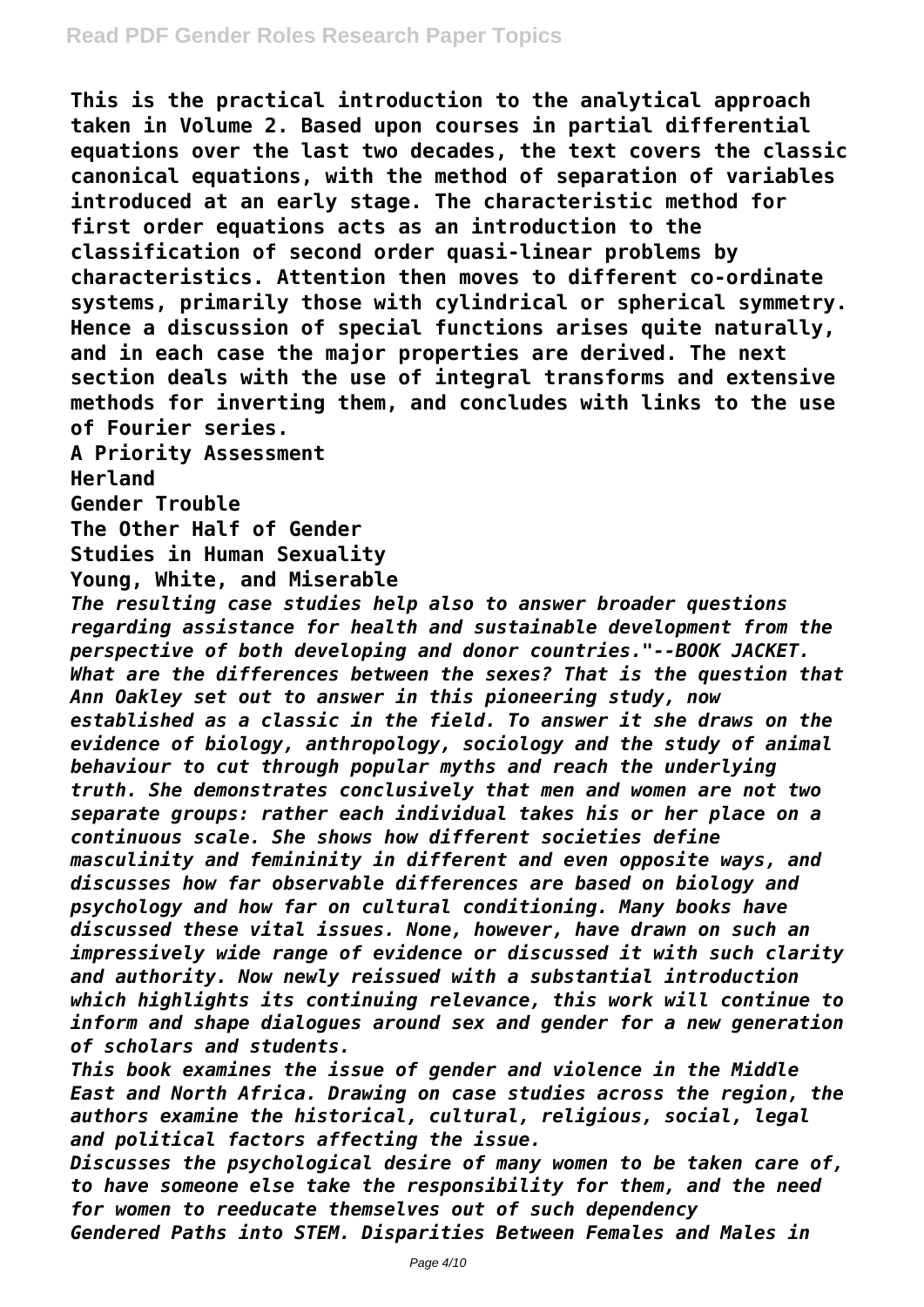## *STEM Over the Life-Span Explorations in Fijian Ethnography The Social Construction of Gender Gender Development Understanding Communication Research Methods Growing Up Female in the Fifties*

*Gender Roles in the Future? Theoretical Foundations and Future Research DirectionsFrontiers Media SA*

*This is a single-volume guide to all the main analytical frameworks for gendersensitive research and planning. It draws on the experience of trainers and practitioners, and includes step-by-step instructions for using the frameworks. Since its initial publication in 1990, this book has become a key work of contemporary feminist theory, and an essential work for anyone interested in the study of gender, queer theory, or the politics of sexuality in culture. This is the text where the author began to advance the ideas that would go on to take life as "performativity theory," as well as some of the first articulations of the possibility for subversive gender practices. Overall, this book offers a powerful critique of heteronormativity and of the function of gender in the modern world. Doing a Research Project in English Studies is the essential guide to undertaking research and developing academic English literacy skills for students new to research. With a particular focus on the needs of students in contexts where English is used as a foreign or an additional language, this accessible textbook takes the reader through the research process in five main sections: getting started (arriving at a topic, interacting with a supervisor); finding bibliographic resources; collecting data; developing academic writing skills; preparing for the oral defence. Each chapter contains exercises; the answer key facilitates independent study throughout. Extracts from published research articles provide invaluable illustration of the features of academic writing. This is a must-have resource for advanced undergraduate and postgraduate students embarking on a research project in English studies.*

*Doing a Research Project in English Studies Men's Gender Role Conflict*

*Keywords for Gender and Sexuality Studies*

*Gender Roles*

*Gender and Inequalities*

*A guide for students*

Theoretical Perspectives on Gender and Development demytsifies the theory of gender and development and shows how it plays an important role in everyday life. It explores the evolution of gender and development theory, introduces competing theoretical frameworks, and examines new and emerging debates. The focus is on the implications of theory for policy and practice, and the need to theorize gender and development to create a more egalitarian society. This book is intended for classroom and workshop use in the fields ofdevelopment studies, development theory, gender and development, and women's studies. Its clear and straightforward prose will be appreciated by undergraduate and seasoned professional, alike. Classroom exercises, study questions, activities, and case studies are included. It is designed for use in both formal and nonforma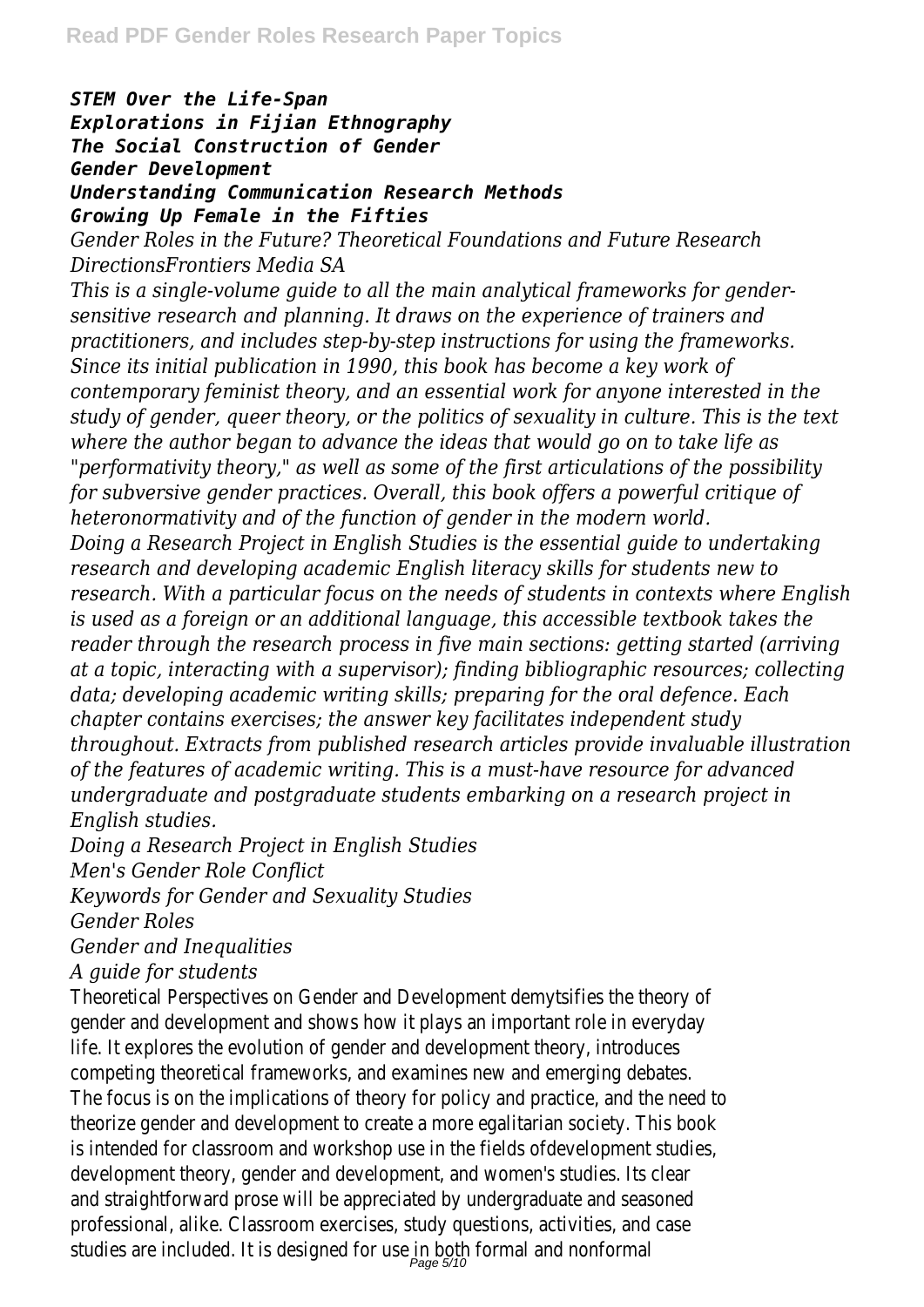educational settings.

As many countries experience increased economic growth they also undergo widening inequalities between classes, castes and sexes. Inequalities of any kind threaten to destabilize the fabric of society, and affect the rich and the poor exacerbating tensions and crime as well as creating injustice and indignity for the extremely poor. Inequalities between men and women lead to lower wages, gender-based violence, unequal workloads within the household and unequal access to food and resources. A focus on inequalities should mean the adoption of a gendered perspective on poverty and a renewed focus on the relationship between social justice and economic wellbeing. This book surveys economic growth and gender inequality around the world, discusses how livelihoods projects have focused on economic empowerment alone, without measuring the relative impacts on men and women, and describes how women activists in the global South are working to get change for women.

Ensuring long-term care (LTC) is one of the most urgent problems in health care today. Demographic trends are expected to lead to a higher proportion of old and very old people in the global population. As a result, an increased proportion of global income will be devoted to LTC services. With this in mind, Long-term Care: Economic Issues and Policy Solutions aims to address the following important objectives: to provide a detailed analysis of the arrangements and institutions designed to protect the disabled and dependent elderly people in various countries, and to try to evaluate their respective merits. to discuss the projections of future costs of protection for dependent elderly, and to assess the impact of improvements in disability-free life expectancy on the future cost of care and choices between informal and formal care. to present empirical research on these decisions, with special consideration of primary caregivers, and on the substitution between in kind and cash benefits as well as between institutional (or formal) care and home (or informal) care. to analyze different theoretical approaches in modeling decisions referring to LTC services to be provided both within and between generations. With its mix of empirical, theoretical and policy-related contributions, Long-term Care: Economic Issues and Policy Solutions will be of interest not only to health economists, but also to social scientists, health insurers, and public policy advocates.

The study of gender is deservedly a major focus of research in the discipline of psychology in general and social psychology in particular. Interest in the topic increased sharply in the 1970s with the flowering of the feminist movement, and research has continued to advance since that time. In 1987, Alice Eagly formulated Social Role Theory to explain the behavior of women and men as well as the stereotypes, attitudes, and ideologies that are relevant to sex and gender. Enhanced by several extensions over the intervening years, this theory became one of the pre-eminent, if not the central, theory of gender in social psychology. Also, over the last decades, social psychologists have developed a variety of related approaches to understanding gender, including, for instance, theories devoted to stereotyping, leadership, status, backlash, lack of fit to occupational roles, social identity, and categorization. Reflecting these elements, this e-Book includes articles that encompasses a wide range of themes pertaining to sex and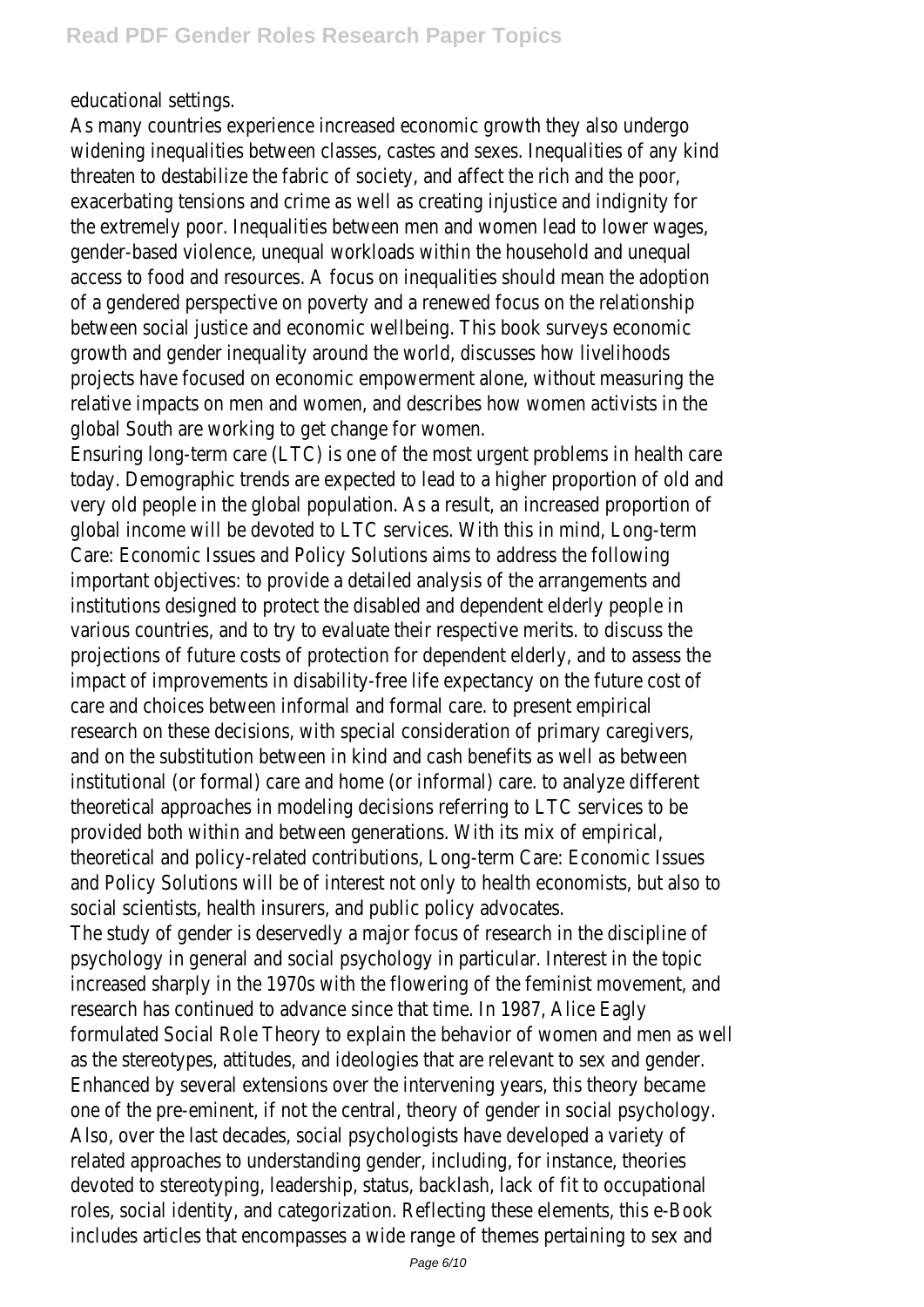gender. In these papers, the concept of social roles appears often as central integrative concept that links individuals with their social environment. These articles thereby complement social role theory as the authors reach out to build an extended theoretical foundation for gender research of the future Gender Roles in the Future? Theoretical Foundations and Future Research **Directions** 

Sex, Gender and Society

Men's Issues in Development

Women, Gender, and Social Psychology

Current Research on Gender Issues in Advertising

Promoting Reproductive Health

Gender stereotypes are general beliefs about sex-linked traits and roles, psycho characteristics, and behaviors, all of which contribute towards describing wom men. Gender role stereotyping in advertising has been a critical topic since the and there is a long-lasting debate between advertisers and sociologists about and the social nature of advertising. Although changing role structures in the f and the labor force have brought significant variation in both male and female has been noted that there is a cultural lag in advertising, where men and women for a long period of time, depicted in more traditional roles. This book extends research on gender stereotypes in advertising over the past 20 years, highlight themes such as attitude towards sex and nudity in advertising; women in decoration roles; the changing roles of women and men in advertising; and the viewpoints advertising professionals who design campaigns. This book was originally publis a special issue of the International Journal of Advertising.

The experts' fifties : women, men, and male social scientists -- Family legacies -Sexual puzzles -- The other fifties : beats, bad girls, and rock and roll -- Alone in fifties : Anne Parsons and the feminine mystique.

This comprehensive study of rural development in Guatemala first examines the of rural society in the late colonial period and early decades of independence, a details the massive and enduring changes caused by the spread of large-scale production after the mid-nineteenth century. In the process, it also contributes number of important debates in Latin American studies and the theoretical literature of development: the structure of land tenure, the effects of the shift to export a the exploitation of indigenous populations, the forms of peasant resistance, an role of state institutions in the politics of development. The book is in two par describes rural life and economy in Guatemala through the cochineal boom of t 1850's. Part II shows how coffee dramatically changed the economy of Guaten Entries discuss the impact gender has had on cultural beliefs and practices, so economic organizations, and individual lives.

Stereotyping Gender Roles and its Impact on Health

A Sociological Perspective

Feminism and the Subversion of Identity

Women's Hidden Fear of Independence

Shopping Tourism, Retailing and Leisure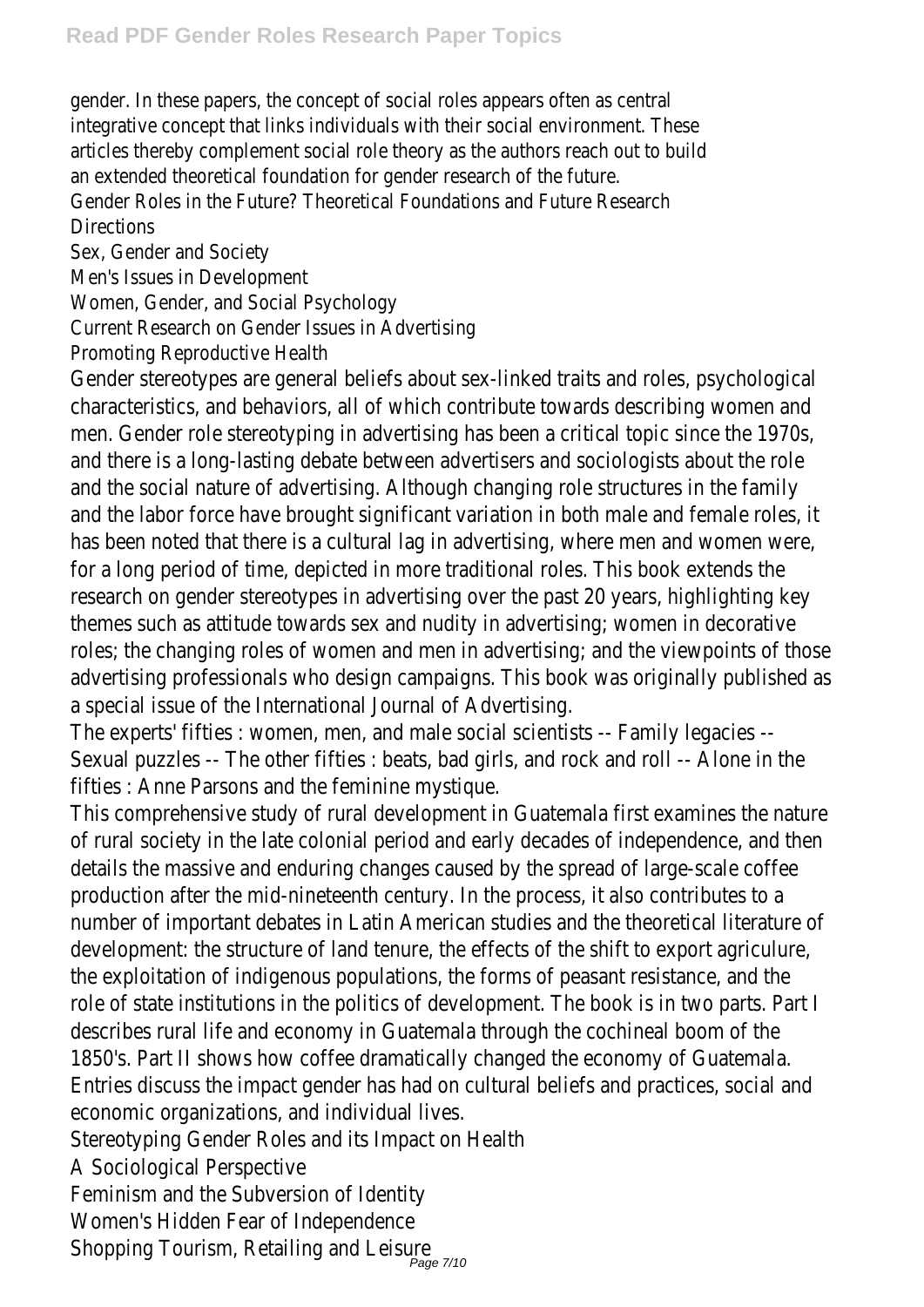## Gender in Science and Technology

*Seminar paper from the year 2018 in the subject Gender Studies, grade: 4.00, , language: English, abstract: This paper is about gender stereotypes and considers how these relate to gender differences in important life outcomes. I have covered some of the important issues regarding this topic and tried to give a clear conception of gender roles and its impact on health. This paper can benefit the fair judgment of individuals in situations where gender stereotypes are likely to play a role. It illustrates that gender interacts with the social, economic and biological determinants and consequences of tropical diseases to create different health outcomes for males and females. Men's gender role conflict is a psychological state in which restrictive definitions of masculinity limit men's wellbeing and human potential. Gender role conflict (GRC) doesn't just harm boys and men, but also girls and women, transgendered people, and society at large. Extensive research relates men's GRC to myriad behavioral problems, including sexism, violence, homophobia, depression, substance abuse, and relationship issues. This book represents a call to action for researchers and practitioners, graduate students, and other mental healthcare professionals to confront men's GRC and reduce its harmful influence on individuals and society. James O'Neil is a pioneer in men's psychology who conceptualized GRC and created the Gender Role Conflict Scale. In this book, he combines numerous studies from renowned scholars in men's psychology with more than 30 years of his own clinical and research experience to promote activism and challenge the status quo. He describes multiple effects of men's GRC, including success, power, and competition issues restricted emotionality restricted affectionate behavior between men conflicts between men's work and family relations. O'Neil also explains when GRC can develop in a man's gender role journey, how to address it through preventative programs and therapy for boys and men, and what initiatives researchers and clinicians can pursue.*

*Charlotte Perkins Gilman's 1892 short story, The Yellow Wallpaper is a valuable piece of American feminist literature that reveals attitudes toward the psychological health of women in the nineteenth century. Diagnosed with "temporary nervous depression - a slight hysterical*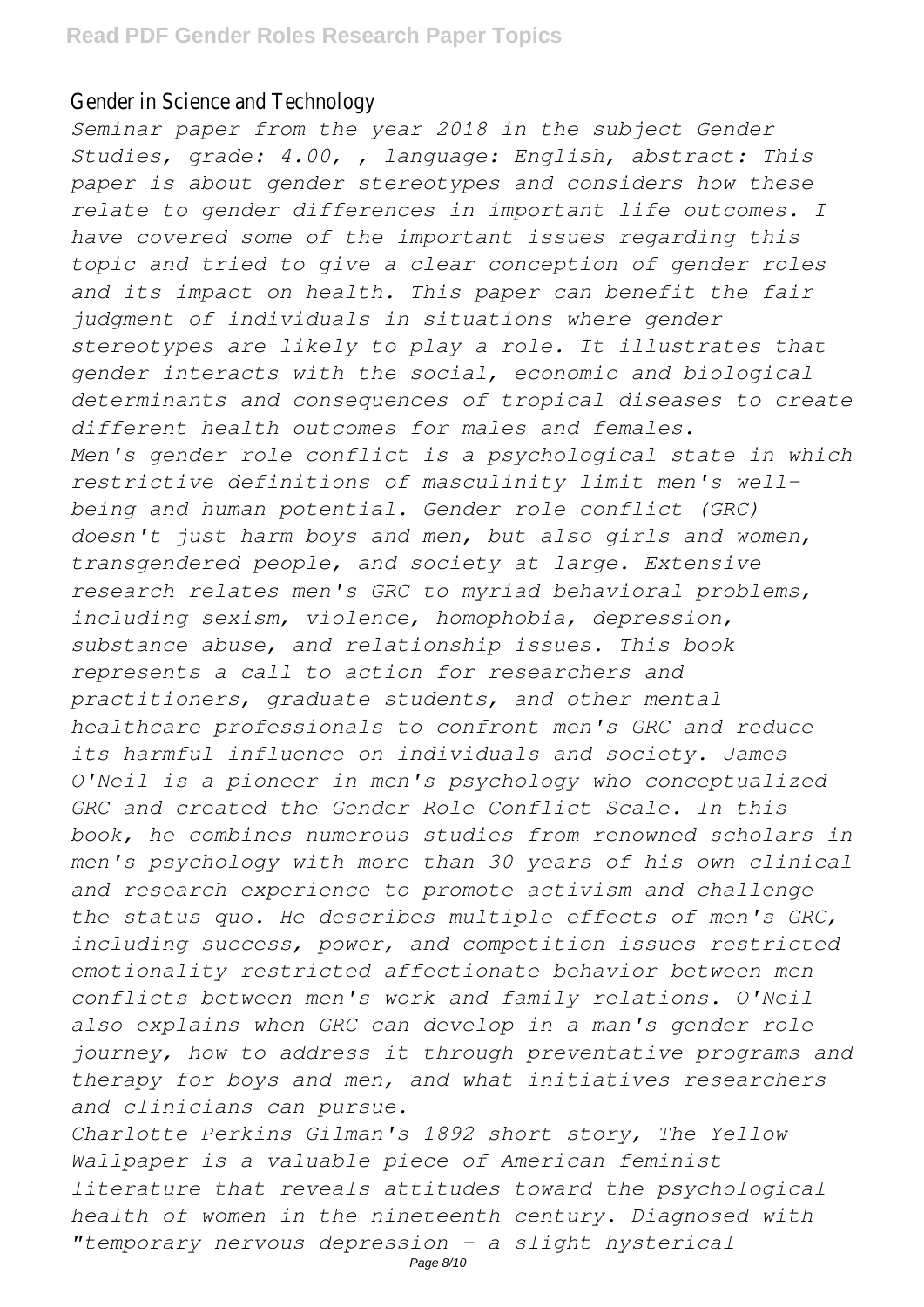*tendency" by her physician husband, a woman is confined to an upstairs bedroom. Descending into psychosis at the complete lack of stimulation, she starts obsessing over the room's yellow wallpaper: "It is the strangest yellow, that wall-paper! It makes me think of all the yellow things I ever saw - not beautiful ones like buttercups, but old foul, bad yellow things. But there is something else about that paper - the smell! ... The only thing I can think of that it is like is the color of the paper! A yellow smell." Offers a sociological perspective of gender that can be applied to our lives. Focusing on the most recent research and theory–both in the U.S. and globally–Gender Roles, 6e provides an in-depth, survey and analysis of modern gender roles and issues from a sociological perspective. The text integrates insights and research from other disciplines such as biology, psychology, anthropology, and history to help build more robust theories of gender roles. The Yellow Wallpaper The Oxford Handbook of Gender and Politics A Selected Guide Gender and Violence in the Middle East*

## *Analytic Methods for Partial Differential Equations*

*Questions about gender, sex, and sexualities have spurred political, religious, and juridical debates around the world. This book offers readers up-to-date knowledge concerning these matters, as well as tools for critical analysis. Its contributions by leading scholars from around the world will stimulate novel thinking among students and scholars within psychology and related fields. "This book deepens analyses of the relationships among race, gender, sexuality, nation, ability, and political economy by foregrounding justice-oriented intersectional movements and scholarship including: Black, Indigenous, and women of color feminisms; transnational feminisms; queer of color critique; trans, disability, and fat studies; feminist science studies; and critiques of the state, law, and prisons that emerge from within queer and women of color justice movements"--*

*What role does gender play in scientific research and the development of technologies? This book provides methodological expertise, research experiences and empirical findings in the dynamic field of Science and Technology Studies. The authors, coming from computer science, social sciences, or cultural studies of science, discuss how to ask questions about gender and give examples for the application in interdisciplinary research, development and teaching. Topics range from the design of information and communication technologies, epistemologies of biology and chemistry to teaching mathematics and professional processes in engineering. Contributions*